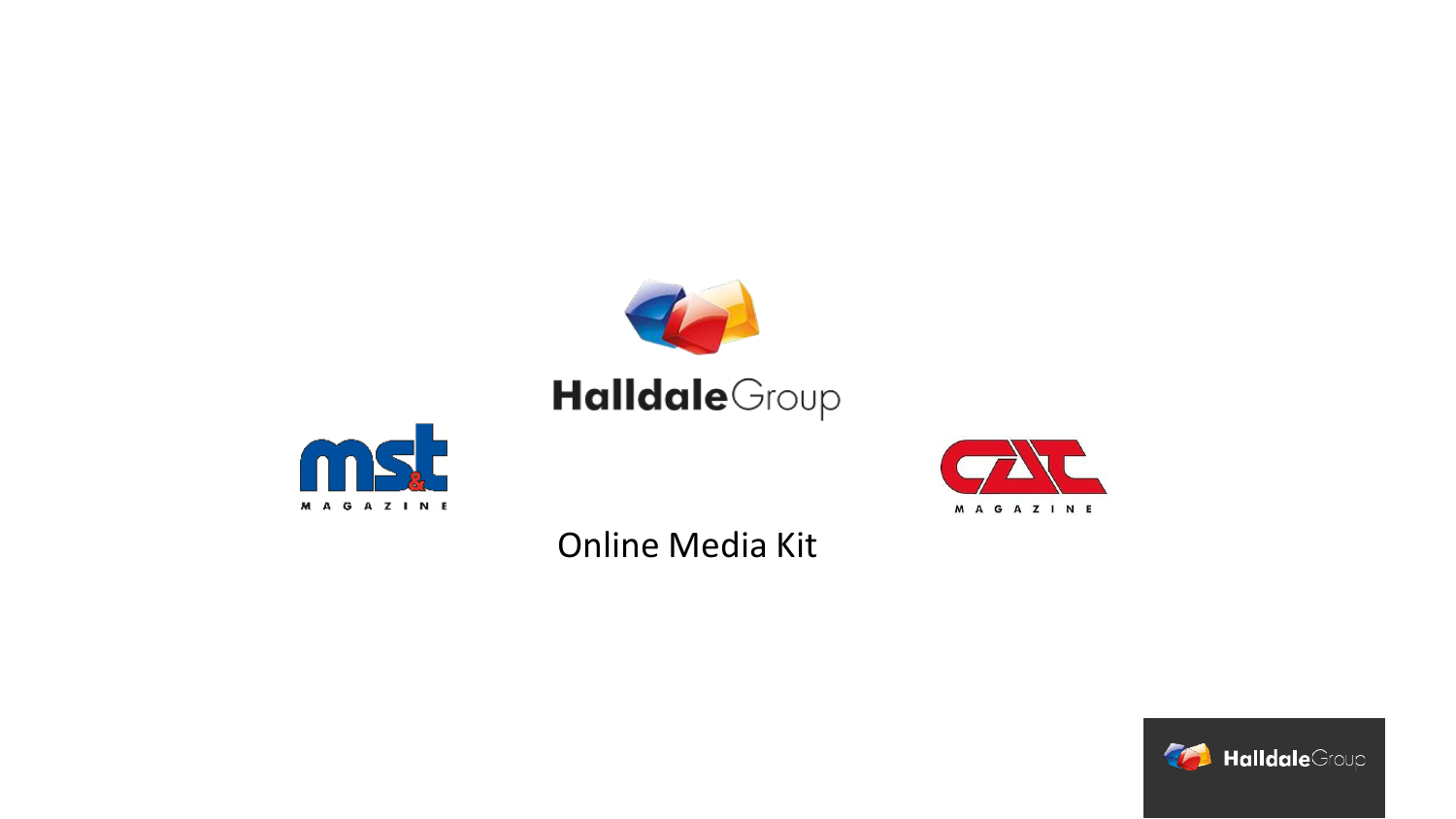## **Halldale.com – Website Overview**

## Website visitors - Top 50 countries Website activity by Region Device Overview

| 1.  | United States            | 26. |   | Poland                            |
|-----|--------------------------|-----|---|-----------------------------------|
| 2.  | ■■ United Kingdom        | 27. |   | $\blacktriangleright$ Philippines |
| 3.  | <b>Exercise</b> China    | 28. |   | <b>II</b> Mexico                  |
| 4.  | l <sup>•</sup> ll Canada | 29. |   | Finland                           |
| 5.  | $\frac{1}{2}$ India      | 30. |   | <b>Ex</b> Hong Kong               |
| 6.  | Germany                  | 31. |   | Malaysia                          |
| 7.  | <b>T</b> France          | 32. |   | <b>Belgium</b>                    |
| 8.  | II Italy                 | 33. |   | sal Israel                        |
| 9.  | $\sum$ Spain             | 34. |   | South Africa                      |
| 10. | Russia                   | 35. | ÷ | Switzerland                       |
| 11. | Australia                | 36. |   | Thailand                          |
| 12. | Netherlands              | 37. |   | Taiwan                            |
| 13. | singapore                | 38. |   | <b>Bangladesh</b>                 |
| 14. | <b>Co</b> Turkey         | 39. |   | <b>ial</b> Greece                 |
| 15. | · Japan                  | 40. |   | <b>Portugal</b>                   |
| 16. | <b>  Norway</b>          | 41. |   | Argentina                         |
| 17. | <b>S</b> Brazil          | 42. |   | New Zealand                       |
| 18. | : South Korea            | 43. |   | <b>Ukraine</b>                    |
| 19. | (not set)                | 44. |   | <b>Bulgaria</b>                   |
| 20. | <b>I</b> I Ireland       | 45. |   | Hungary                           |
| 21. | Sweden                   | 46. |   | <b>I</b> Peru                     |
| 22. | Indonesia                | 47. |   | Austria                           |
| 23. | <b>I</b> Nigeria         | 48. |   | <b>&amp;</b> Kazakhstan           |
| 24. | Colombia                 | 49. |   | <b>E</b> Pakistan                 |
| 25. | United Arab Emirates     | 50. |   | <b>X</b> Vietnam                  |



| 1. Americas     | 3,315 (37.45%)        |
|-----------------|-----------------------|
| Europe<br>2.    | 3,076 (34.75%)        |
| 3.<br>Asia      | 1,913(21.61%)         |
| 4. Africa       | <b>283</b> $(3.20%)$  |
| 5. Oceania      | <b>178</b> $(2.01\%)$ |
| (not set)<br>6. | (0.98%)<br>87         |

Talk to the team to find out how Halldale can support your marketing programme.

Jeremy Humphreys Email: [jeremy.humphreys@halldale.com](mailto:jeremy.humphreys@halldale.com) Tel: +44 (0)1252 532009 Holly Foster Email: [holly.foster@halldale.com](mailto:holly.foster@halldale.com) Tel: +1 813 994 0191

65% Desktop 32% mobile 3% tablet

## Analytics Overview

### 12850 users per month 14000 sessions per month 23000 page views per month 00:01:54 average session duration





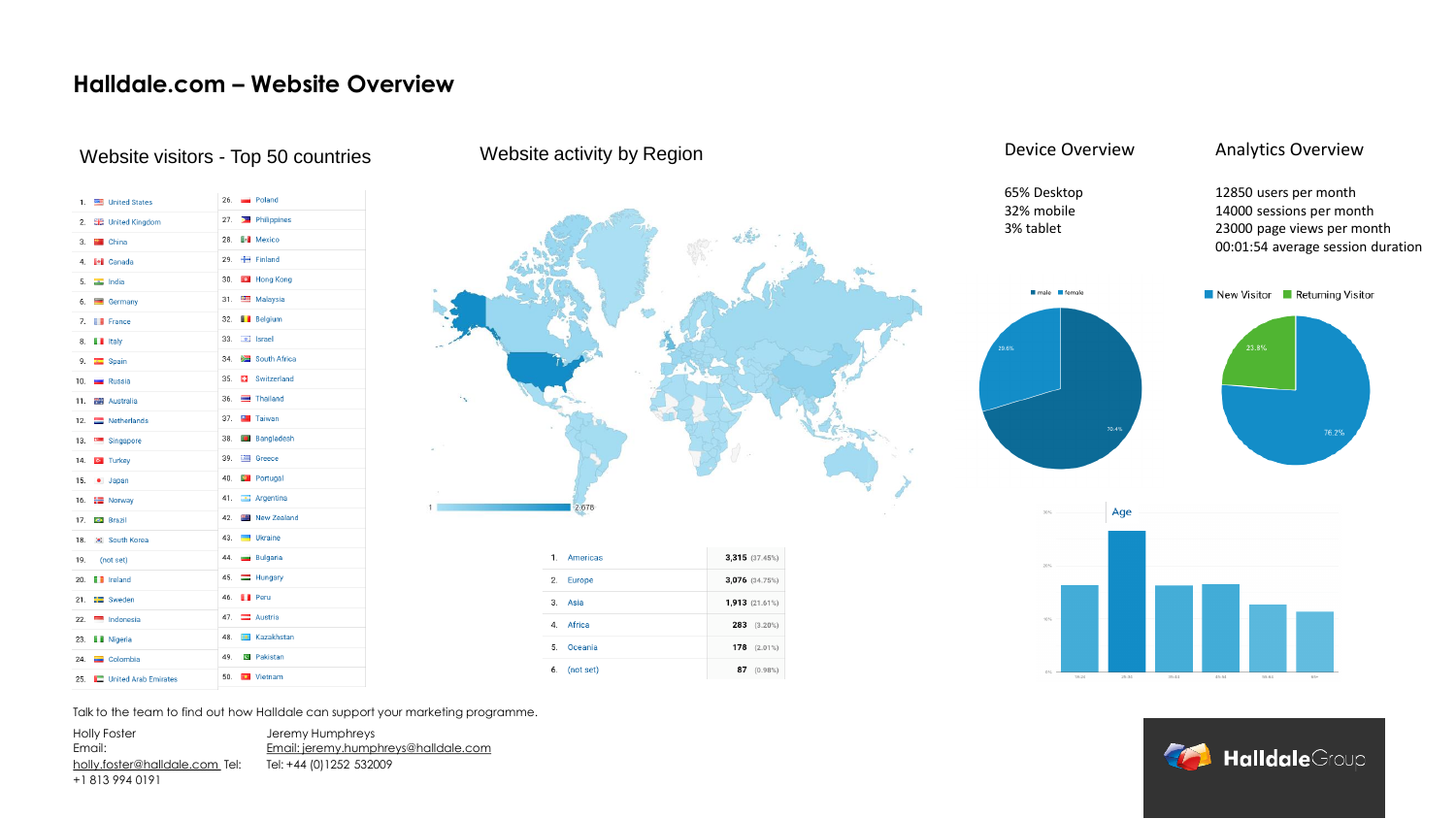## **Halldale.com – E-News Overview**

| <b>Holly Foster</b>  | Jeremy Humphreys                                                      |
|----------------------|-----------------------------------------------------------------------|
|                      | Email: holly.foster@halldale.com Email: jeremy.humphreys@halldale.com |
| Tel: +1 813 994 0191 | Tel: +44 (0) 1252 532009                                              |



## E-News distribution by country E-News distribution by Region



© Australian Bureau of Statistics, GeoNames, Microsoft, Navinfo, OpenStreetMap, TomTom, Wikipedia



Monthly Clicks for [Publisher] halldalenews



200,000 Oct 2020 Apr 2021 Aug 2021 Dec 2020 Feb 2021 Jun 2021 Unique Impression - Gross Impression

Monthly Impressions for [Publisher] halldalenews

400,000

Talk to the team to find out how Halldale can support your marketing programme.

### Analytics Overview

27,980 contacts – CAT 23,718 contacts – MST 32,047 contacts - SCT 15.5%+ open rate per month 1.3% CTR